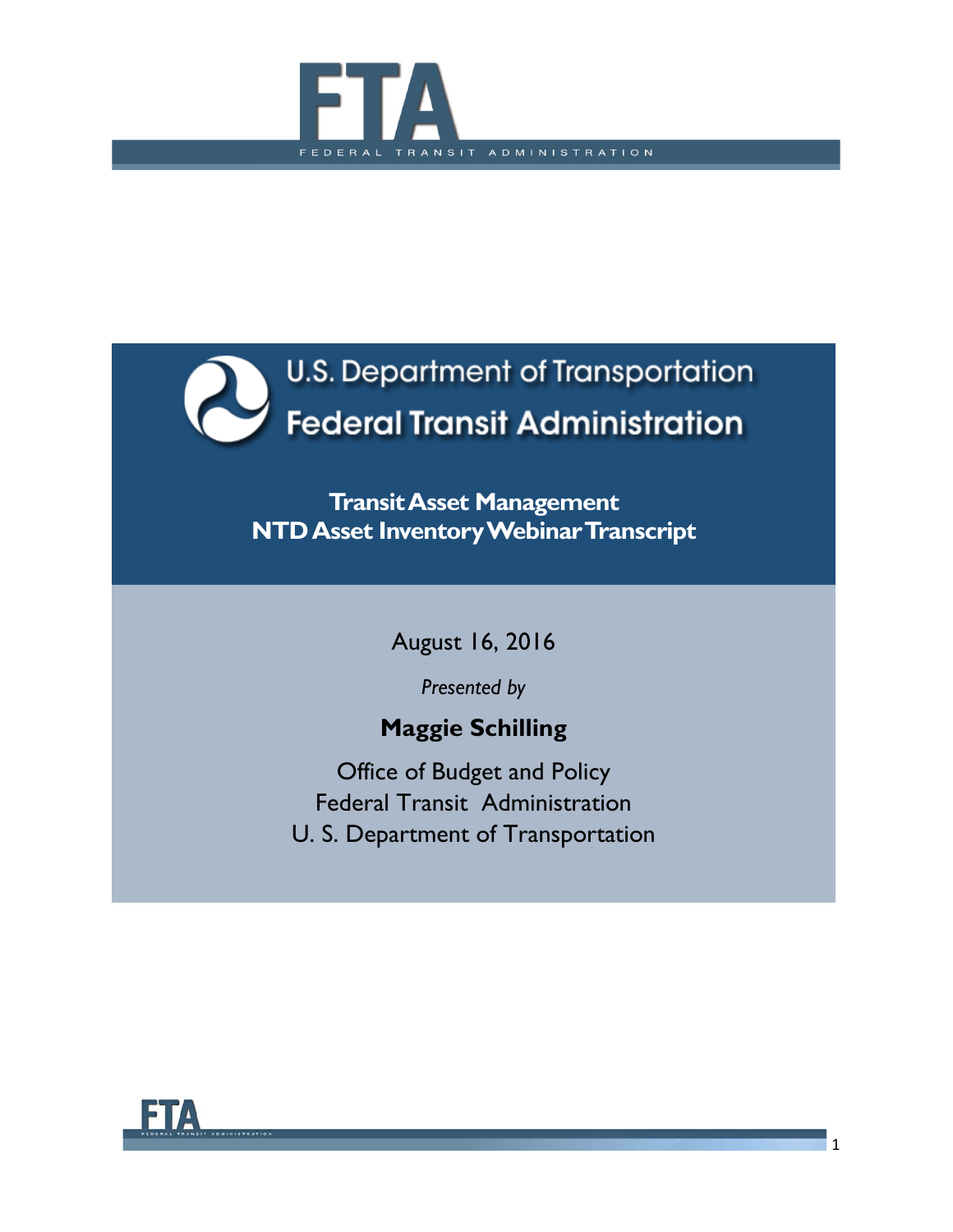# **Table of Contents**

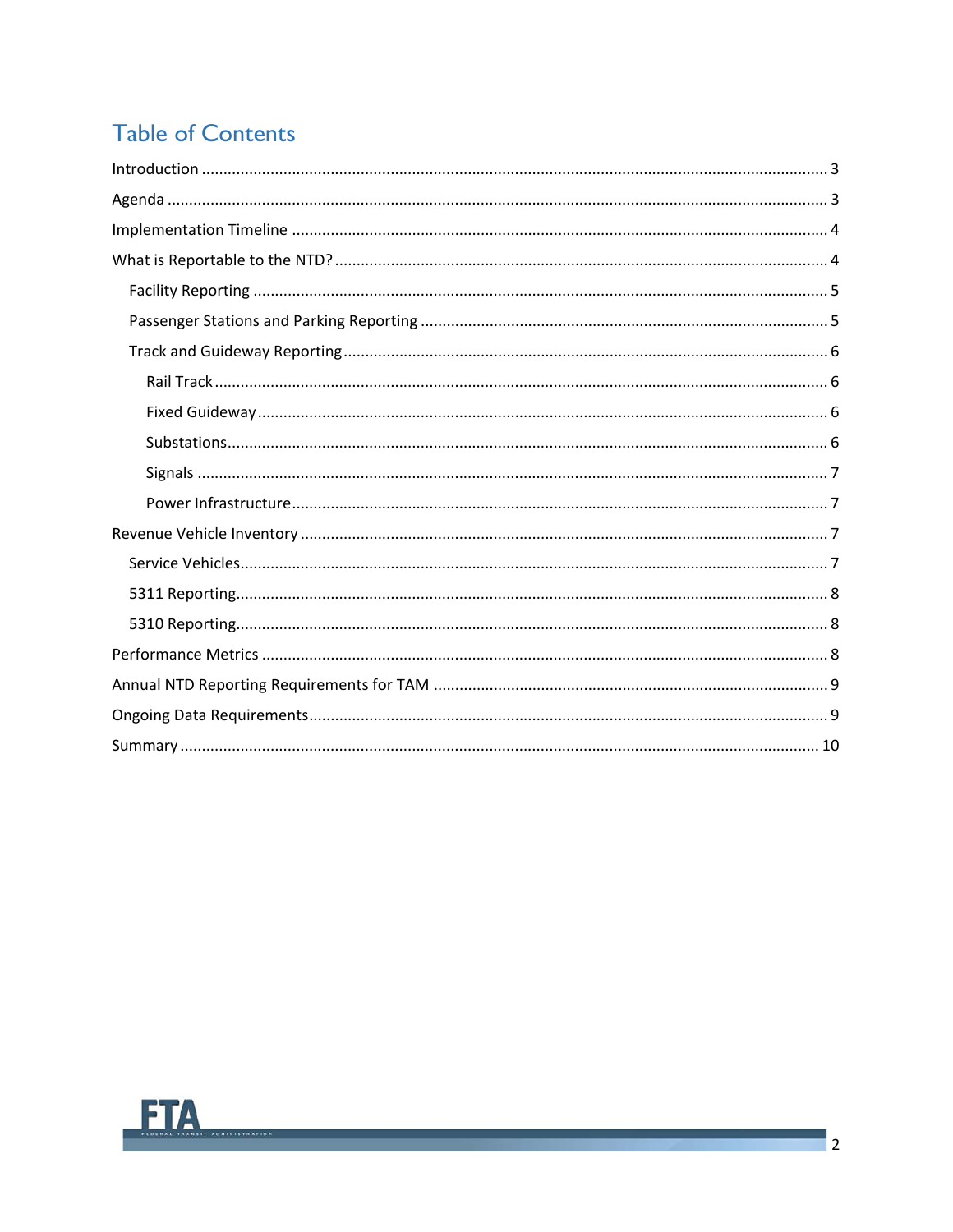### <span id="page-2-0"></span>Introduction

**Maggie Schilling:** Good afternoon everyone, we're going to get started with today's webinar. I am Maggie Schilling. I'm the program manager for the National Transit Database. Today's session, the audio will be only through voiceover IP, your computer speakers. If you're having any trouble hearing us, please go ahead and put a comment in the Q&A pod in the bottom left hand corner of your screen. We'll have someone try and help you trouble shoot the audio. We'll do a little house keeping items here. We have a few resources here for you in the webinar room. On the bottom, as I said, the Q&A pod is how you'll be submitting questions to us. We're going to take all questions at the end of the presentation. But please feel free to enter any comments or questions that you have throughout the entire presentation. We'll answer them all at the end.

We also have here for you a note's pod. The note's pod, as you'll notice, there's a few really useful links in there. We have information on where you can find the TAM final rule, where you can find the asset inventory final requirements. And where you can find copies of the guidebooks that were put out. Today, we're going to cover just the asset inventory requirements that are reportable to the NTD. But we have had other sessions on the TAM final rule and the reporting guidebooks for the performance metrics. So that information is there in the notes pod. We also have copies of all of the presentations in the upper left hand corner. You can download any of the presentations from this webinar series. These will also be made available through both the NTD website and the TAM website at the end of the series. We'll be posting links to all of the Q&A from all of the webinars, as well as a recorded version of each webinar.

All right, so people here in the room, as I said I'm Maggie Schilling. I'm with the office of budget and policy here at the Federal Transit Administration. I'm the program manager for the National Transit Database. I have with me in the room here today Mshadoni Smith who is also with the office of budget and policy. She's the program manager for the transit asset management rule. The other two that you have on here, John Giorgis and Candace Key are also here at the FTA. They're not joining us today for this session but you may hear them in future sessions or you may have heard them chime in past sessions.

## <span id="page-2-1"></span>Agenda

Okay. So today's agenda. This presentation is probably going to take about twenty to thirty minutes, after which we're going to have a question-and-answer session. I anticipate this will probably take about an hour from beginning to end. We are going to cover background, the NTD reporting requirements, the TAM performance metrics and then as I said a Q&A. So I'll jump into a little bit here. So this is a little bit of background on the sources of authority for these changes to the National Transit Database. So MAP-21 added additional language to the transit law that asked the National Transit Database to begin collecting information on asset inventory, information and condition assessments. This is also, obviously, very closely related with the TAM rule, and the TAM rule final requirements. So we decided to kind of present

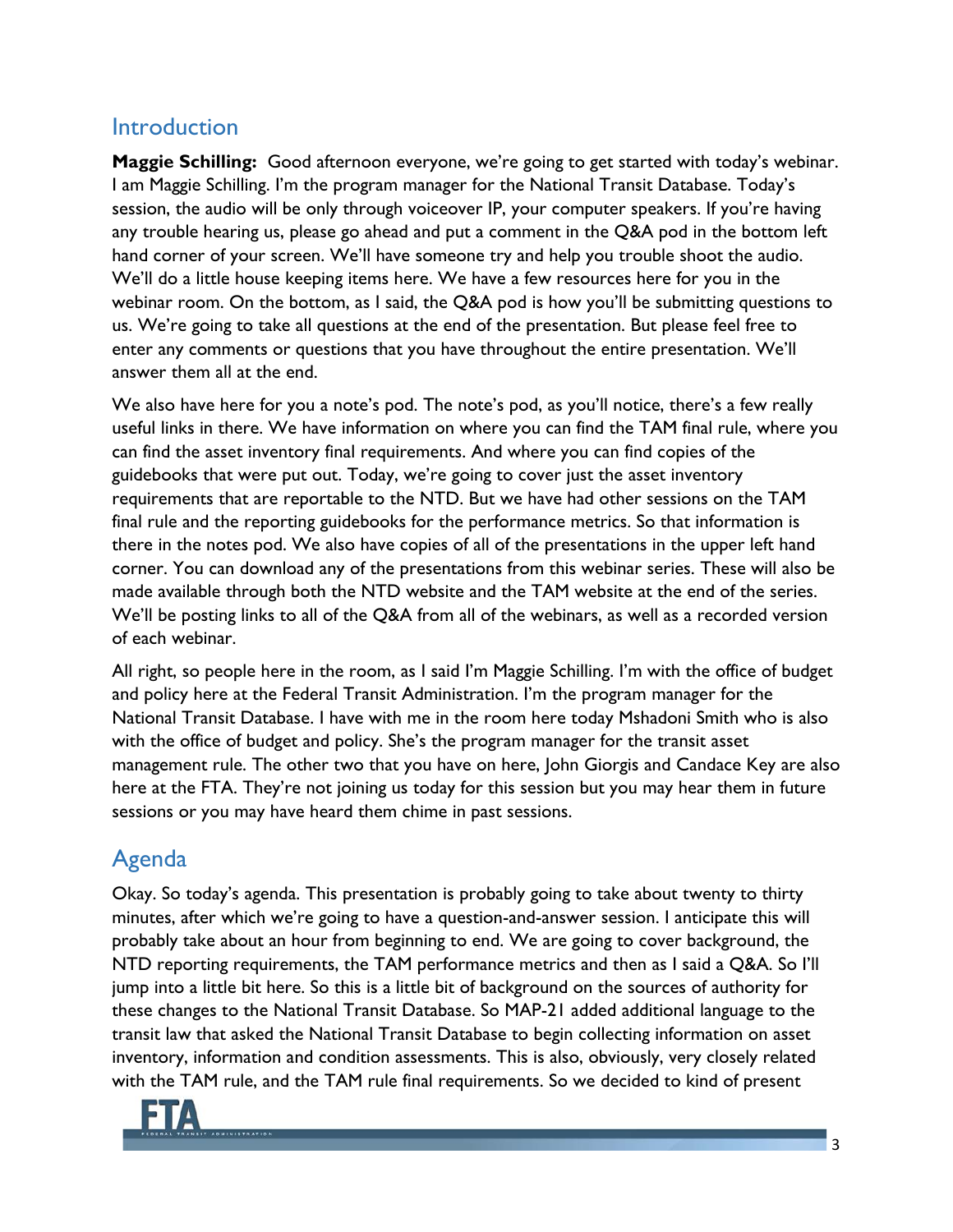these together. The TAM final rule, many of the reporting elements for TAM are going to be captured through the National Transit Database. However, the asset inventory is actually a slightly separate piece of legislation that was added directly to the NTD rule. But you'll see here on the right hand column for the TAM, the performance measures, the performance targets and the data reporting for your condition assessments and slow zones will all be reported through the NTD. I'm going to cover some of that as we go through because we're going to collect most of that information through the asset inventory module. Okay. I'm hearing that I'm getting a lot of feedback. Give it one more moment. Can people please send us a couple of messages if you're hearing okay, if you're having trouble? Let us know how it's working out there. Okay. I've readjusted my phone a little bit. All right. Thanks so much, guys. We're going to keep going.

### <span id="page-3-0"></span>Implementation Timeline

All right. So implementation timeline. We are going to open up the system for optional reporting in report year 2017. As you see here, everyone that reports to the NTD, reports based on their own fiscal year. So if you have a fiscal year that runs from July to June your report is due to the NTD in October. If you have a fiscal year that runs October to September, your report is due in January, et cetera. So for each of these people will be reporting based on their own fiscal year as they have for all passengers for the NTD. We're going to open up, as I said, reporting in report year 2017, so beginning in the fall of 2017. On October 31, those July to June fiscal year agencies will be able to begin reporting their asset inventory optionally. We will not require it in 2018. Mandatory reporting does not begin until-- we will not require it in 2017. Mandatory reporting will begin in 2018. We are going to open it up optionally for a couple of reasons, namely, that it gives people a little bit more time to enter if they have large inventories. The system will save the inventory and repopulate the next year. And then you can just make adjustments to the inventory information moving forward. So opening up in 2017 will give you the opportunity if you have a large amount of assets to begin reporting and spread that out over two years. But we will not require reporting for either the asset inventory or the performance against your condition assessments until report year 2018. However, prior to that you will have to report your targets. We'll get into this a little bit more as we go through the presentation.

## <span id="page-3-1"></span>What is Reportable to the NTD?

Okay. So what's reportable? This is just a quick overview of what you will be required to report to the NTD. As I said, if you would like to download this presentation in the upper left hand corner there's the presentation pod. You can download, print this off, for your reference, hang it on your cube, whatever you want to do. We have the different asset types here. Your passenger facilities, you're required to inventory all passenger facilities that you use. But you are not required to give us a condition assessment unless you have full or partial capital replacement responsibility. You'll see all the way down for capital or for condition assessment requirements. We're only requiring condition assessment if you have full or partial capital

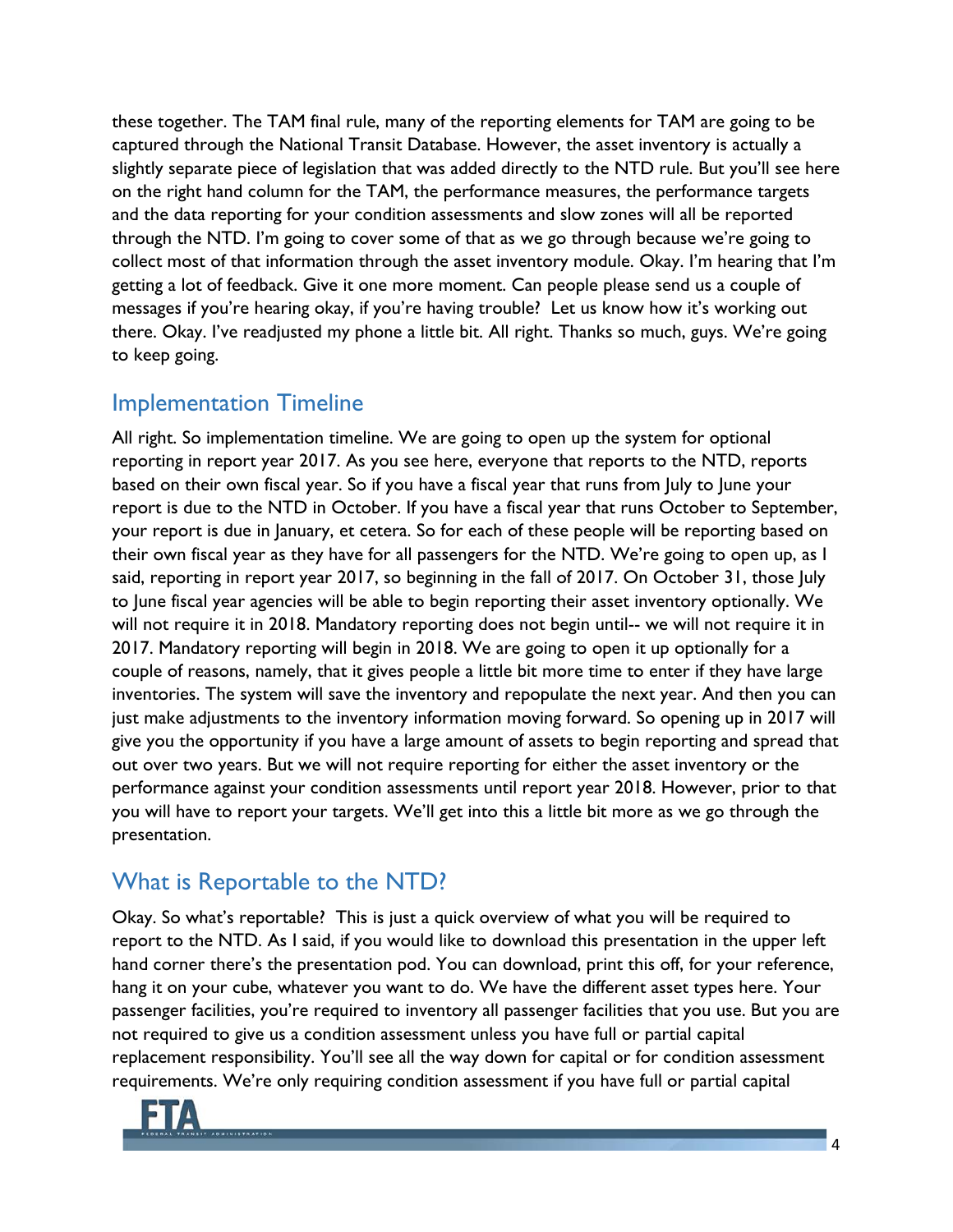replacement responsibility. For passenger facilities the condition assessment metric is an actual condition assessment. I'm here calling it condition assessment what the performance metric is for TAM. So don't feel confused. We are not asking for condition assessment of track and guideway. The condition assessment metric for track and guideway is the performance restriction metric. So the percentage of your track under performance restriction as we've gone over in the guidebooks if you joined us for those. Again, administrative and maintenance facilities are reportable to us only if you have full or partial capital replacement responsibility. The condition assessment, again, is only required if you have full or partial capital replacement responsibilities. All of your track and guideway is reportable as an inventory. You are only required to report a performance restriction metric against that, if you have full or partial capital replacement responsibility. Revenue vehicles, again, all revenue vehicles are reportable as an inventory. But you're only required to create a useful life benchmark if you have full or partial capital replacement responsibility. Service vehicles are only reportable to us if you fund the replacement. So if you own it and, again, you only have to provide a useful life benchmark if you have full or partial capital replacement responsibility.

#### <span id="page-4-0"></span>**Facility Reporting**

Okay. Now, we're going to jump into the details a little bit more. Facility reporting. So as I said, you have to report facilities that you use in the provision of public transportation, and you have to indicate if you're partially or fully responsible to fund the renewal or replacement of any component or the facility in its entirety. So here is what this means. As I said before, administrative and maintenance facilities. All administrative and maintenance facilities that you own are reportable to the NTD. If you have full or partial capital replacement responsibility for your administrative and maintenance facilities, they're reportable as an inventory. And you have to provide a condition assessment. If you do not own, if you do not have any capital replacement responsibility for your administrative or maintenance facility they are not reportable to the NTD as an inventory. This applies to all reporter types. So 5311 and 5307 recipients as well as 5310 recipients, if you own the administrative maintenance facility, if you're responsible for capital replacement it is reportable to the NTD as an inventory. You'll see here on each slide, I have a little bit-- I won't go over too many of these details. If you've joined us for the initial set of these when we posted the requirements in the federal register soliciting comment, these will look familiar to you. But I have a little bit of information on what we currently report and what we'll now be reporting and so you can reference this as we go forward.

#### <span id="page-4-1"></span>**Passenger Stations and Parking Reporting**

Okay. Passenger stations and parking. All passenger stations and parking used in public transportation are reportable to the NTD as an inventory. Again, this is for all reporter types. Passenger stations and parking facilities are a substantial structure. So we're looking for stations that are on separate right of way, have a considerable amount of infrastructure, so have a ticket booth and a place for customers to wait. We're not looking for bus stops or basic bus shelters. That's not what we're considering a passenger station. So a bus stop is not reportable as part of your asset inventory. We're looking for substantial passenger facilities and stations. A little bit

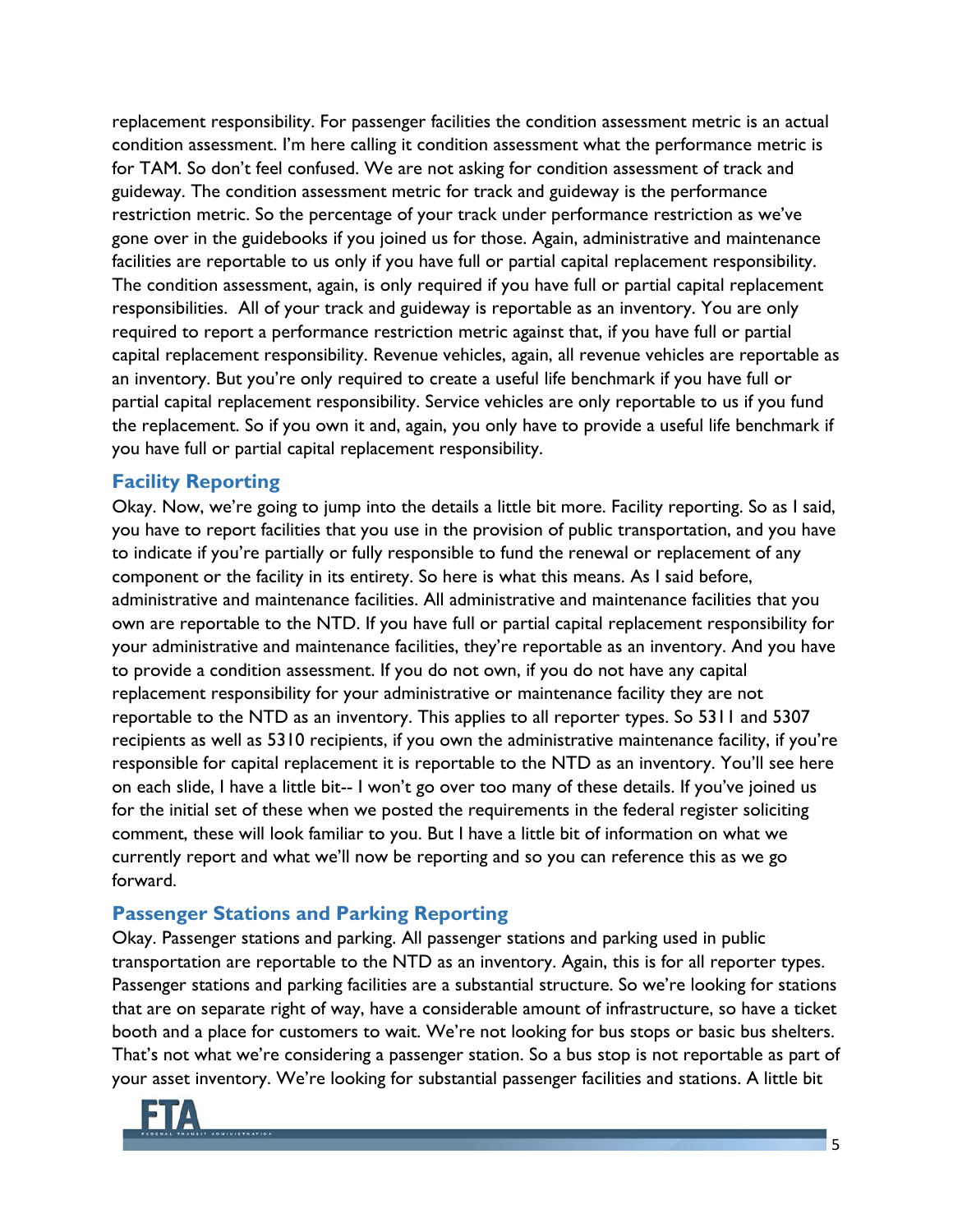more information is available in the guidance that's posted on the NTD website. Right now that guidance is a standalone document. It will be rolled into the NTD policy manual reporting guidance going forward for the years that this becomes mandatory reporting. Again, all reporter types, all passenger stations and parking facilities that you use in the provision of public transportation. But conditioned assessments are only required for facilities for which you have a capital replacement responsibility.

### <span id="page-5-0"></span>**Track and Guideway Reporting**

Okay. Track and guideway reporting. If you operate or purchase transit service over fixed guideway, you must report the rail track and guideway data and indicate if you're fully or partially responsible to fund its replacement. So all track and guideway that you use in service is reportable as an inventory. Okay. So we'll go into a little bit more of the details behind this.

#### <span id="page-5-1"></span>**Rail Track**

So rail track, what we're asking you to report is track mileage by type, so tangent or curved. And this is in linear feet. I believe we also give you the option to do percentage of your track. You choose whether you're going to report it as a percentage or in linear feet. This applies to all reporter types of rail fixed guideway and all traffic you use in the provision of public transportation.

### <span id="page-5-2"></span>**Fixed Guideway**

Fixed guideway. So all reporter types with rail fixed guideway must report an inventory of their fixed guideway to the NTD, all guideway and equipment that you use in the provision of public transportation. So what we're asking for is guideway by construction type. So essentially is it elevated? Is it tunnel? Is it at grade? And that you divide each of these into ten-year age buckets. So what we're looking for if you put in 15 miles of your guideway in 1980 that's reportable in 1980. If you put in 20 miles in 1990, it's reportable in 1990. These are static ten-year buckets. They will not change over time. You will just be allocating the amount of fixed guideway infrastructure that you have into each ten-year bucket. As I said, the NTD will auto populate all of your information year to year. Once you enter it the first time that will be populated going forward. It will stay in those distributions until you go in and make adjustments. So you will only have to make changes in the out years.

#### <span id="page-5-3"></span>**Substations**

All right, so substations, again, all substations are reportable to the NTD as an inventory. So all reporter types of rail fixed guideway that have substations, all substations that you use in the provision of public transportation. We're asking for account of substation structures and substation equipment divided into ten-year buckets. So if you have 100 substations 50 of them are from 1950, 50 of them get reported in 1950. Again, our substations, are all reportable as an inventory. You only-- substations do not have a standalone condition assessment per se. They're part of your track and guideway infrastructure. And as I mentioned before track and guideway infrastructure the performance metric for that is percent of track, percent of your track under performance restriction that is only reportable if you have capital replacement responsibility for your track and guideway infrastructure.

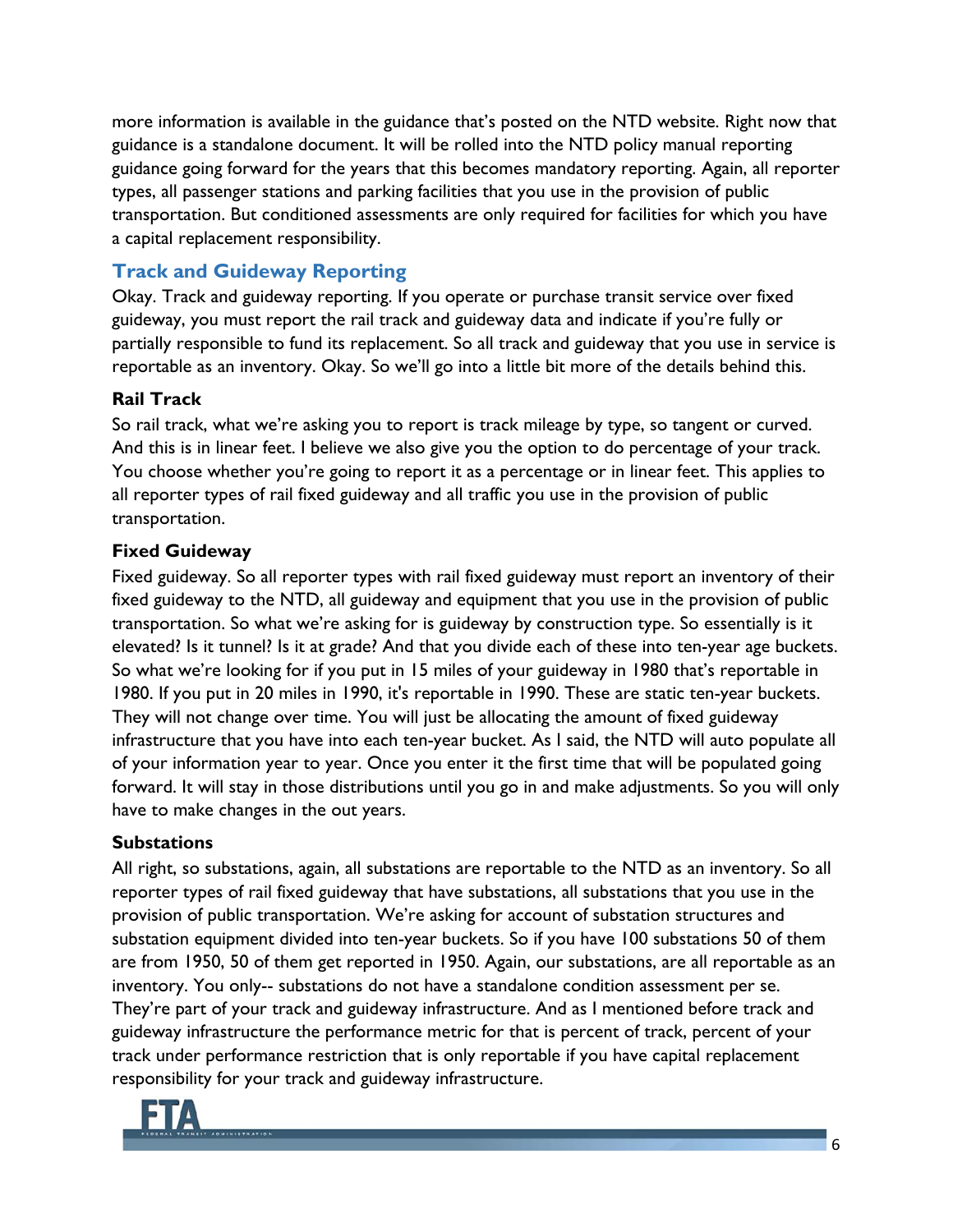#### <span id="page-6-0"></span>**Signals**

Signals. Again, all reporter types of rail fixed guideway have to report an overview of the signals. We're asking for percentage of your total signal assets divided into ten-year age buckets. So this would be based on the value of your signal system to your best internal estimates. So if you put into place 75 percent of your signal system was installed in 1920, then 75 percent of it will get reported as 1920.

#### <span id="page-6-1"></span>**Power Infrastructure**

Power infrastructure, this is the same. So all reporter types with rail fixed guideway will report their power structure so their catenary and third rail that they use in the provision of public transportation. A percentage of the total value of third rail or catenary in ten-year age buckets. So, again, what you're looking for is the total value of the system and in what decade was it installed or substantially rehabilitated.

## <span id="page-6-2"></span>Revenue Vehicle Inventory

All right. Vehicle inventory. So revenue vehicle inventory will look very similar. For the most part we have not changed the elements of the revenue vehicle inventory that we're collecting. We're adding a useful life benchmark to collect that transit asset management program rule. And service vehicles. This will be a new--we'll go through that in a little bit more detail. So revenue vehicles, all revenue vehicles that you use in public transportation are reportable as an inventory. And you include a useful life benchmark for all fleets that you are responsible for capital replacement. Service vehicles are a little bit different. You'll report all service vehicles as an inventory only if you have capital replacement responsibility and the useful life benchmark also if you have capital replacement responsibility. All right. As I said revenue vehicles for urban and rural this will look very similar. If you're a 5307 or 5311 reporter that's currently reporting to the NTD the data elements that you report for your revenue vehicle inventory are the same. So with contractor provided fleets we're still going to be asking you for a representative vehicle the same way that we always have.

If you have capital replacement responsibilities, we will now be asking you for a useful life benchmark. This applies to all reporter types. The big change here is that 5310 recipients that are providing public transportation service, so what is considered public transportation will now be reporting those vehicles as an inventory to the NTD. So that the data elements that they will be using are exactly the same as what the current rural reporters, so the current 5311 reporters are reporting. Those will be the same data elements that the 5310 reporters that are required to report based on providing public transportation. So open door service essentially is what it will be considered public transportation for the sake of 5310 reporters.

### <span id="page-6-3"></span>**Service Vehicles**

All right, service vehicles. Service vehicles, again, all reporter types. So if you have any service vehicles that you use in public transportation and you're responsible for capital replacement those are reportable as an inventory and you have to provide us a useful life benchmark. So service vehicles what we're considering a service vehicle are any road legal vehicles or major

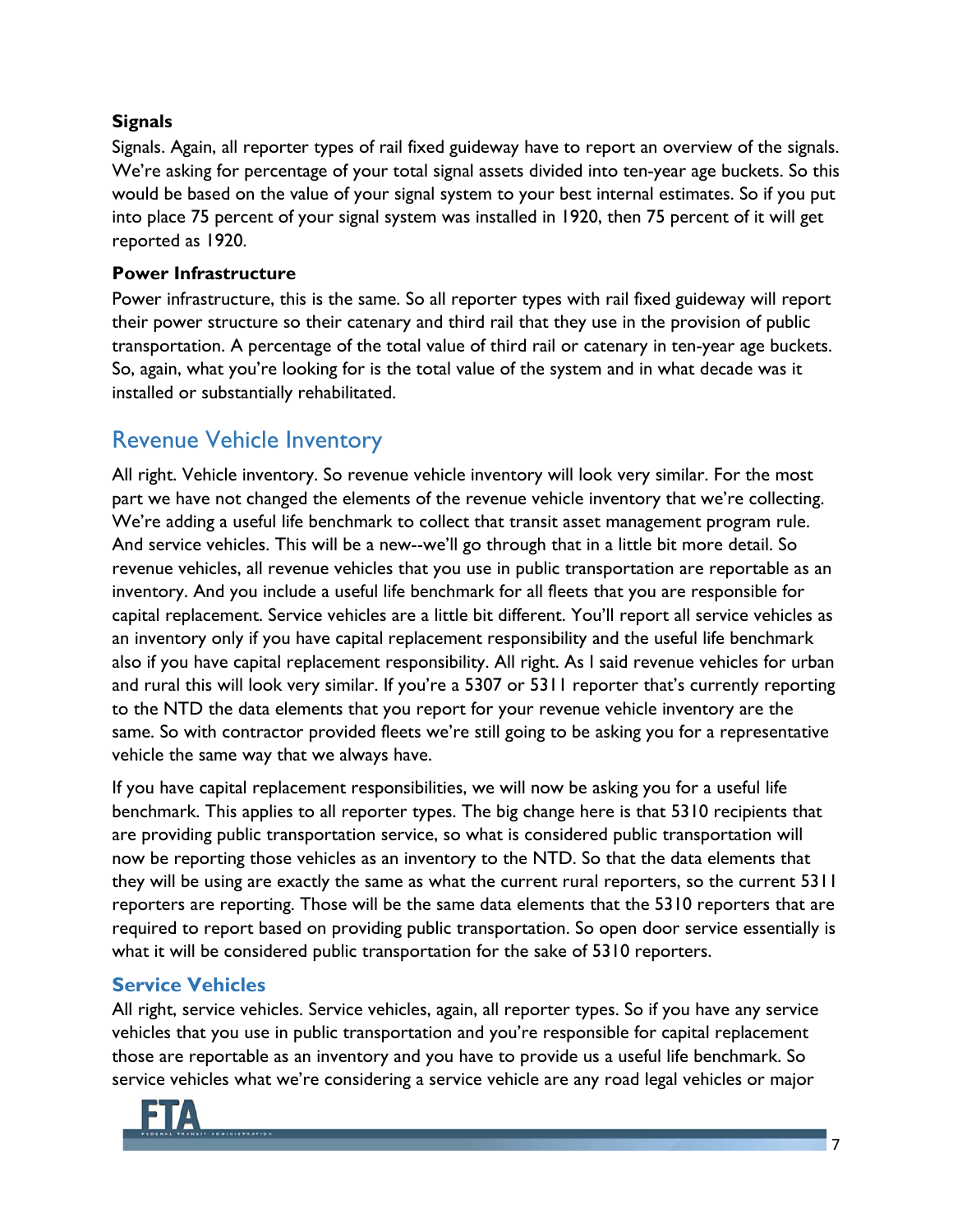construction equipment. Small shop level equipment like forklifts, golf carts, et cetera, are not included in this inventory. So we're looking for your supervisor cars, any cars that you have in service that your maintenance people may use to get from one location to another. Any of your wreckers, any of your work trains, et cetera, these are what would be reported as services vehicles. If you have large pieces of construction equipment, if you have cranes, et cetera that you own, that's reportable as an inventory. If there's things that you lease or that you rent those are not reportable. Only pieces of service equipment that you own or are responsible for capital replacement are those that have to be reported.

#### <span id="page-7-0"></span>**5311 Reporting**

All right. So a couple of notes on 5311 reporting. So 5311 reporters have always historically reported a revenue vehicle inventory to us. There is no change. The major change for 5311 recipients is that they'll now be required to provide an inventory of their administrative and maintenance facilities if applicable. So only those administrative and maintenance facilities for which they have capital replacement responsibility. They also must provide an inventory of all passenger facilities, again, if applicable, if you have a large bus transfer station, if you have-- I think we only have one rural rail provider, but that rural rail provider is also required to report all passenger stations. And performance information is applicable. Again, you'll remember the performance metrics are reportable on assets for which you have capital replacement responsibility. You must set a target and then you must report your performance against that target. Reporting will continue to generally be done by state DOTs for 5311 recipients as part of a group plan, or as part of sub recipient as they've been in NTD historically.

#### <span id="page-7-1"></span>**5310 Reporting**

All right. And a couple of notes on 5310 reporting. So 5310 reporters will be reporting into the NTD for the first time. The only requirements that they will have to report to the NTD a basic contact information, and any of the applicable asset inventory elements. So any revenue vehicles used in public transportation service, and any passenger stations that they may use in public transportation service. And then any facilities for which they have full or partial capital replacement responsibility. We don't anticipate that there will be many 5310s that own their own administrative or maintenance facilities. But if you do then those are reportable to the NTD. Again, reporting will generally be done by the state DOTs as part of a group plan or as part of a sub recipient reporting structure through the NTD.

### <span id="page-7-2"></span>Performance Metrics

All right. So I'm going to go over the performance metrics, the TAM performance metrics just sort of quickly. These are your targets for these performance metrics will be reported through the NTD. So the first round of targets if you remember from the TAM rule have to be reported in January of 2017. This is a congressional stipulation in the law. We don't really have any discretion over this decision. The law basically dictated that within three months of implementation of this rule the first performance targets must be reported to the FTA. These are the performance targets that you'll be reporting. So for equipment, percentage of vehicles

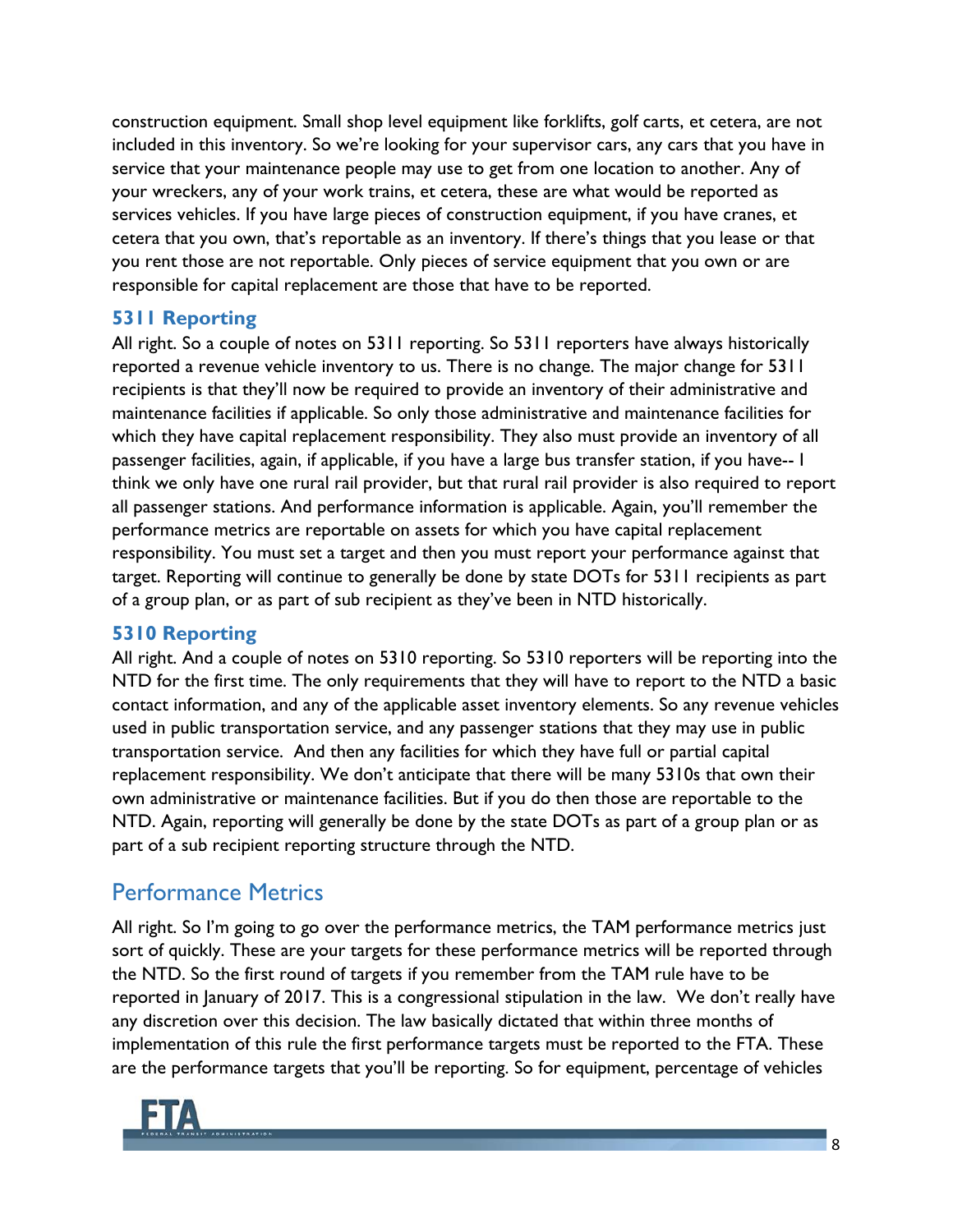that have met or exceeded their useful life benchmark, for rolling stocks the percentage of revenue vehicles within a particular asset class that have met or exceeded their useful life benchmarks. For infrastructure, the percentage of your guideway or directional route miles with performance restrictions by class. So it's basically by mode. If you have a commuter rail service, and a heavy rail service, you'll have a percent of guideway directional route miles with performance instructions for each of those modes. And facilities. Percentage of facilities with a condition rating below three on the FTA transit economics requirements model scale. So you'll basically have a target for each major facility type. Those are your administrative facilities, your maintenance facilities, your passenger facilities and your parking facilities. So you have a performance target for each of those. For your infrastructure, you'll have one performance target per mode. For your rolling stock you'll have a useful life benchmark for each vehicle type. So for your busses you'll have one useful life benchmark target. For your heavy railcars, you'll have one useful life benchmark target. Equipment the same thing except there are three types of equipment. These are essentially service vehicles for the sake of this metric. One for rubber tire vehicles and heavy equipment, one for steel wheel vehicles and one for regular vehicles. So just that would be basically your supervisor cars, et cetera. So you'll have a target for each of those.

## <span id="page-8-0"></span>Annual NTD Reporting Requirements for TAM

All right. So annual NTD reporting requirements for TAM. As I said, the first targets have to be entered into the NTD system in January 2017. And those will be targets for your fiscal year 2017. They will be reported in some cases well into fiscal year 2017 for some properties. As I said, this was a congressional mandate. We have very little discretion over this meaning we have zero discretion over this. It is required in law. After that, your targets are going to be reported with each annual NTD report. So if you're normally a September or an October reporter, you'll enter your fiscal year's target in October with your annual report. It will be the target for the next fiscal year. So in fiscal year 2017 you'll report your target for fiscal year 2018, et cetera. And as I said one target for each motor vehicle type.

## <span id="page-8-1"></span>Ongoing Data Requirements

All right. So ongoing data requirements, beginning in report year 2018 you will have to begin reporting your performance against the targets that you've been reporting since January of 2017. So you'll give us your projected performance targets for the next fiscal year entered with your annual report, as I said before. For your facility's conditions and performance assessments in the first year 2018, is the first year that you'll be required to enter some of your facility's condition assessments. We're basically rolling this out over a three-year period. So in year one we're requiring a minimum of one third of your facilities will have a condition assessment reported into the NTD in report year 2018, a minimum of one third in 2019 and the remainder in 2020. If you choose, you can put all of your condition assessments in in 2018. But condition assessments are required, the facilities condition assessments, this is part of the guidebook that we've just put out. If you have comments on this the guidebook requirements, please submit